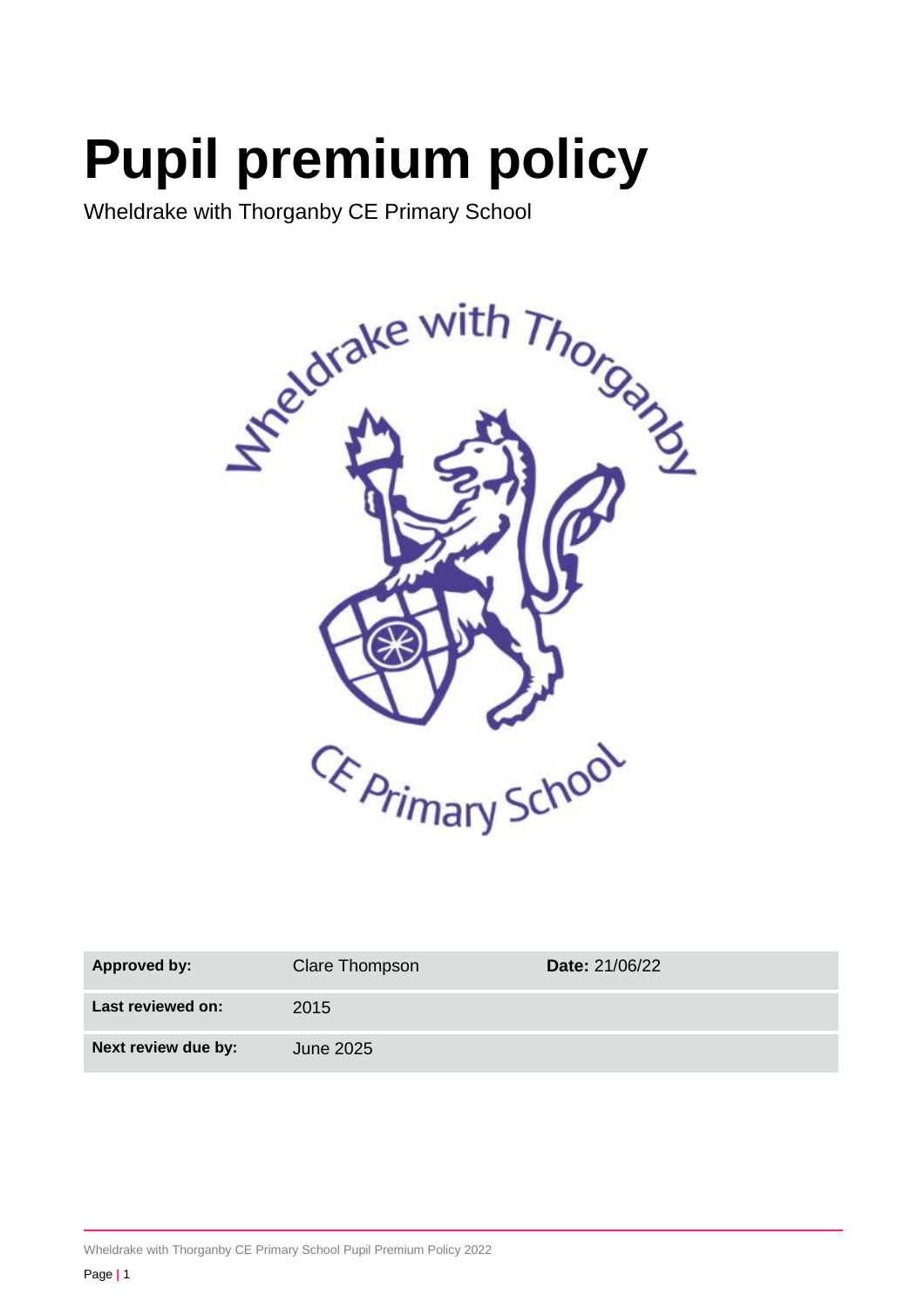# **Contents**

# <span id="page-1-0"></span>**1. Aims**

This policy aims to:

- **Provide background information** about the pupil premium grant so that all members of the school community understand its purpose and which pupils are eligible
- Set out **how the school will make decisions** on pupil premium spending
- **Summarise the roles and responsibilities of those involved** in managing the pupil premium in school

# <span id="page-1-1"></span>**2. Legislation and guidance**

This policy is based on the [pupil premium allocations and conditions of grant guidance 2022 to 2023,](https://www.gov.uk/government/publications/pupil-premium-allocations-and-conditions-of-grant-2022-to-2023) published by the Education and Skills Funding Agency. It is also based on guidance from the Department for Education (DfE) on [virtual school heads' responsibilities concerning the pupil premium,](https://www.gov.uk/guidance/pupil-premium-virtual-school-heads-responsibilities) and the [service](https://www.gov.uk/guidance/service-premium-information-for-schools)  [premium.](https://www.gov.uk/guidance/service-premium-information-for-schools)

# <span id="page-1-2"></span>**3. Purpose of the grant**

The pupil premium grant is additional funding allocated to publicly funded schools to raise the attainment of disadvantaged pupils and support pupils with parents in the armed forces.

The school will use the grant to support these groups, which comprise pupils with a range of different abilities, to narrow any achievement gaps between them and their peers.

We also recognise that not all pupils eligible for pupil premium funding will have lower attainment than their peers. In such cases, the grant will be used to help improve pupils' progress and attainment so that they can reach their full potential.

# <span id="page-1-3"></span>**4. Use of the grant**

Many factors are considered when we make decisions on how we use the pupil premium budget at Wheldrake with Thorganby Primary School. We track the progress of children within this group, identifying areas where extra support is needed. We also take on board pupil voice, ensuring that the children's views and feelings are central to the decisions we make. Additionally, we liaise with a variety of professionals, ensuring that the continuing professional development, additional interventions and targeted support we provide are informed by research evidence and a range of sources, such as the guide [published by the Education Endowment](https://educationendowmentfoundation.org.uk/evidence-summaries/pupil-premium-guide/)  [Foundation \(EEF\)](https://educationendowmentfoundation.org.uk/evidence-summaries/pupil-premium-guide/)

Our use of pupil premium aligns with the tiered model of approaches described in the EEF's pupil premium guide, prioritising high quality teaching alongside targeted academic support and wider strategies. The priorities of our pupil premium spending are to:

Support the quality of teaching, through developing a curriculum that responds to the needs of our pupils, prioritise effective professional development on evidence-based approaches, such as phonics and mastery learning, invest in coaching, incentivise staff and invest in appropriate technology and resources to support high quality teaching and learning.

Wheldrake with Thorganby CE Primary School Pupil Premium Policy 2022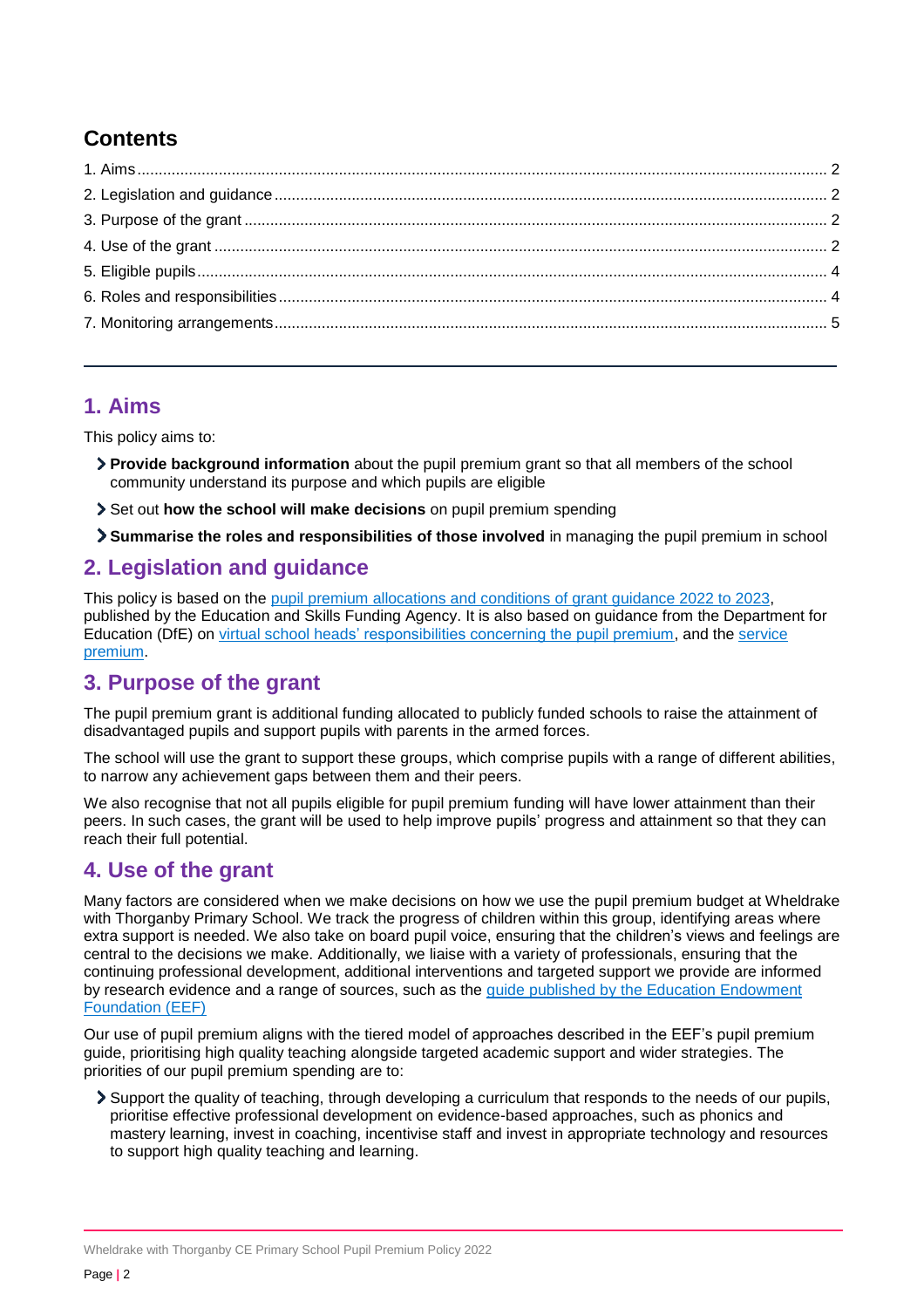- Provide targeted academic support, such as tutoring, targeted interventions and deploying our teaching assistants to meet the needs of the children.
- Tackle non-academic barriers to academic success, such as attendance and behaviour, providing social and emotional support, embedding well thought-out and targeted extra-curricular activities and creating strong relationships and lines of communication with our parents.
- Our use of the pupil premium and activities align with the DfE's 'menu of approaches'.
	- The majority of pupils who attend the school are white British and we have relatively low levels of pupil premium funding. For this reason, it is really important that we look at the individual needs of these children. Our curriculum drivers – resilient, kind, aspirational, happy and healthy – are at the core of everything we do and it is the focus of our pupil premium strategy to help disadvantaged pupils achieve these goals. Currently, we have prioritised wellbeing, resilience and self-regulation through a number of strategies, most notably, adopting Zones of Regulation across the school, as we have recognised that if we do not support the emotional needs of our children, they will not be able to make the progress they are capable of.
	- We use evidence from a number of sources to inform decisions on pupil premium spending. For example, we know that using precision teaching techniques for phonics interventions have been particularly impactful in years one and two and therefore we continue to use this method across the school.
	- We know parents know their children best. We place a huge importance on developing relationships with and creating open lines of communication. We aim to actively seek the views of parents and ensure that their children are supported in the best way possible.
	- We strive to use our pupil premium as effectively as possible, considering evidence from a range of sources when, for example, planning interventions or identifying areas for staff continuing professional development. For instance, we intend to have whole school forest school training, which we hope will build resilience and confidence in our children, particularly our disadvantaged children.
	- We integrate pupil premium interventions into the curriculum, targeting out teaching assistant support where it is most needed and ensuring that children are not missing learning within the classroom. Interventions and sharp and focused, often taking the form of appropriate pre and post teaching.
	- We ensure that all staff recognise that they have a collective responsibility for the outcomes of disadvantaged children and for ensuring that all of our children have a positive experience of education at Wheldrake with Thorganby School.

Some examples of how the school may use the grant include, but are not limited to:

- Providing extra 1-to-1 or small-group support for both academic progress and emotional wellbeing
- **Employing extra teaching assistants**
- Running catch-up sessions after school (for example, for children who need extra help with maths)
- Investment in schemes to support high quality teaching, such as the Twinkl Phonics scheme
- High quality staff continuing professional development, such as training on Zones of Regulation and increased independence
- **Employing a pastoral and wellbeing lead**

We will publish our strategy statement on the school's use of the pupil premium in each academic year on the school website, in line with the DfE's [guidance on using the pupil premium](https://www.gov.uk/government/publications/pupil-premium) and using the templates on GOV.UK.

Our pupil premium strategy statement is available here[: WWT Pupil Premium 2021-22.docx](https://wheldrakewiththorganbyschool.co.uk/wp-content/uploads/2022/06/WWT-Pupil-Premium-2021-22.docx.pdf)  [\(wheldrakewiththorganbyschool.co.uk\)](https://wheldrakewiththorganbyschool.co.uk/wp-content/uploads/2022/06/WWT-Pupil-Premium-2021-22.docx.pdf)

Wheldrake with Thorganby CE Primary School Pupil Premium Policy 2022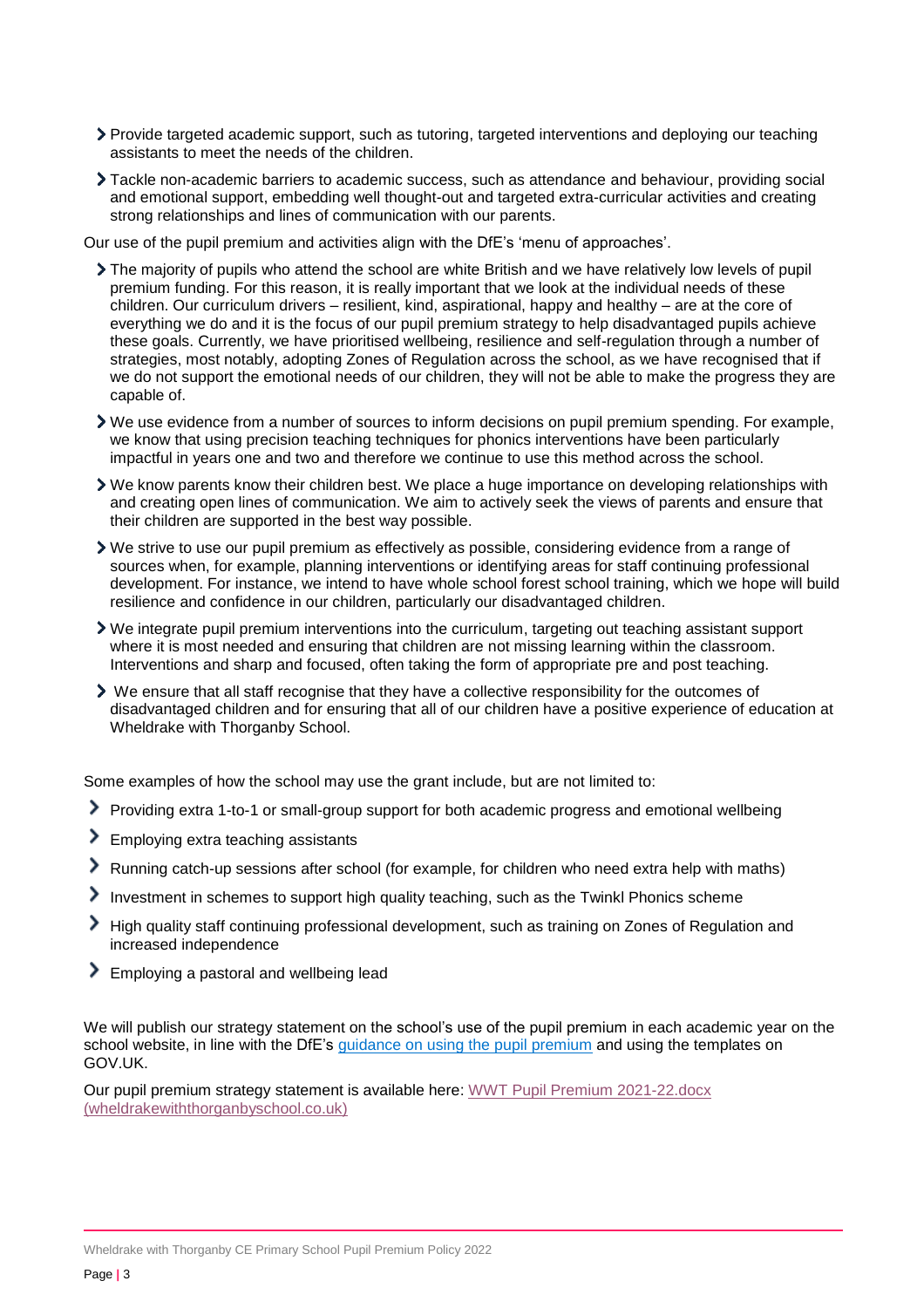# <span id="page-3-0"></span>**5. Eligible pupils**

The pupil premium is allocated to the school based on the number of eligible pupils in reception to year 6.

Eligible pupils fall into the categories explained below.

### **5.1 Ever 6 free school meals**

Pupils recorded in the most recent October school census who are known to have been eligible for free school meals at any point in the last 6 years (as determined by the DfE's latest conditions of grant guidance).

This includes pupils first known to be eligible for free school meals in the most recent October census.

It does not include pupils who received universal infant free school meals but would not have otherwise received free lunches.

#### **5.2 Looked-after children**

Pupils who are in the care of, or provided with accommodation by, a local authority in England or Wales for at least 1 day. Allocations will be provisionally based on the children looked-after data return in March of the previous year, and then confirmed in December of the current year based on the children looked-after data return in March of the current year.

#### **5.3 Post looked-after children**

Pupils recorded in the most recent October census who were looked after by an English or Welsh local authority immediately before being adopted, or who left local authority care on a special guardianship order or child arrangements order.

#### **5.4 Ever 6 service children**

Pupils recorded in the most recent October census:

- With a parent serving in the regular armed forces
- Who have been registered as a 'service child' in the school census at any point in the last 6 years (as determined by the DfE's latest conditions of grant guidance), including those first recorded as such in the most recent October census
- In receipt of a child pension from the Ministry of Defence because one of their parents died while serving in the armed forces

# <span id="page-3-1"></span>**6. Roles and responsibilities**

#### **6.1 Headteacher and senior leadership team**

The headteacher and senior leadership team are responsible for:

- Keeping this policy up to date, and ensuring that it is implemented across the school
- Ensuring that all school staff are aware of their role in raising the attainment of disadvantaged pupils and supporting pupils with parents in the armed forces
- Planning pupil premium spending and keeping this under constant review, using an evidence-based approach and working with virtual school heads where appropriate
- Monitoring the attainment and progress of pupils eligible for the pupil premium to assess the impact of the school's use of the funding
- Reporting on the impact of pupil premium spending to the governing board on an ongoing basis
- Publishing the pupil premium strategy statement on the school's use of the pupil premium in each academic year on the school website, in line with the DfE's [guidance on using the pupil premium](https://www.gov.uk/government/publications/pupil-premium) and using the templates on GOV.UK.

Wheldrake with Thorganby CE Primary School Pupil Premium Policy 2022